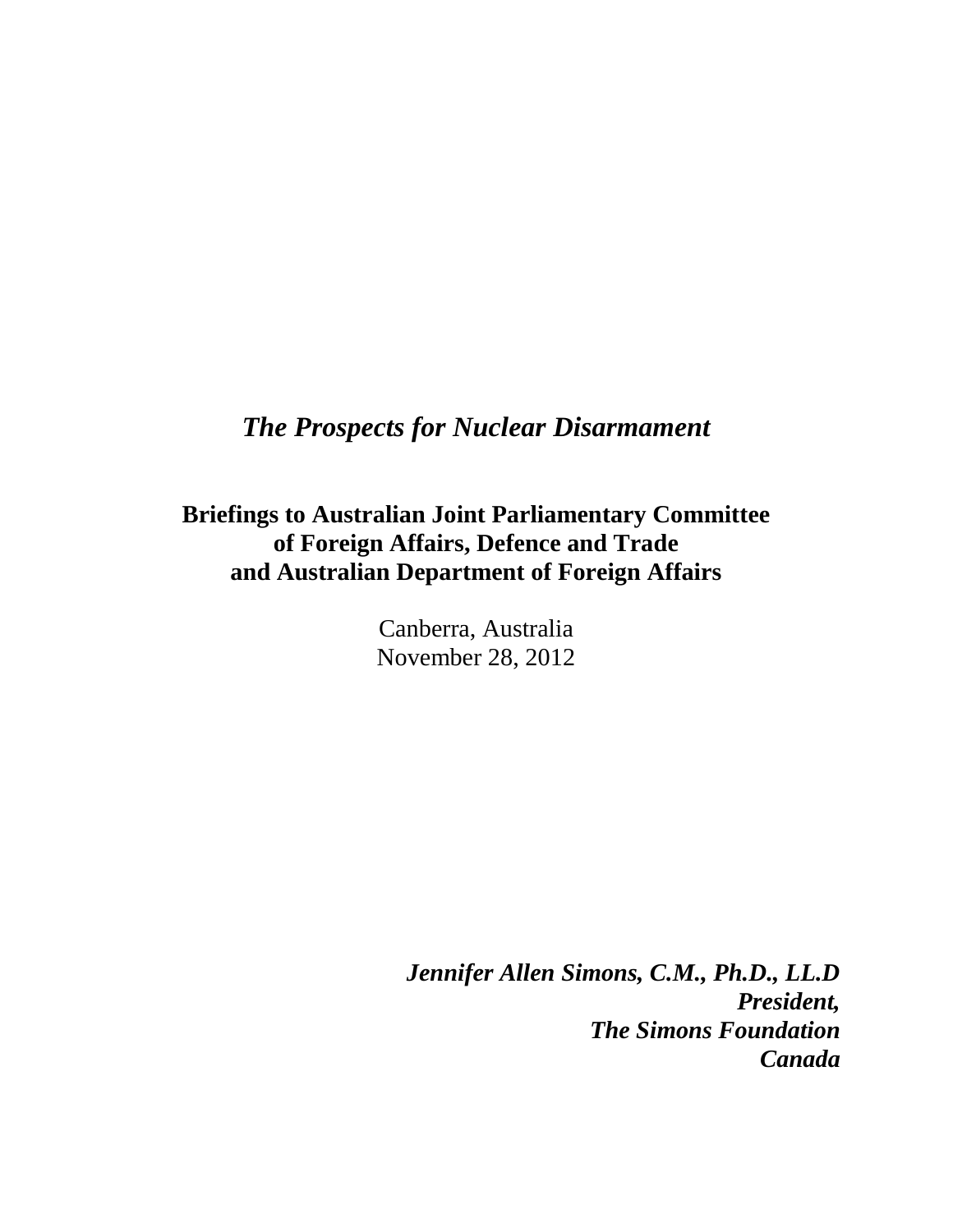Thank you very much! It is a pleasure to be in Canberra again. I am a fifth generation Australian, and born in Canberra; and I lived here until my late teens. I am delighted to be here with my colleagues, Professor Gareth Evans - eminent Australian with a long history as a Nuclear Disarmament Crusader; and Professor Ramesh Thakur, who I invited to become Director of the Simons Centre for Disarmament and Non-Proliferation which I established at the University of British Columbia some years ago.

My offer came too late because Professor Thakur had just agreed to return for a second term as President of the UN University in Japan. The Crawford School and ANU are indeed fortunate to have secured him as Director of this new Centre for Nuclear Non-Proliferation and Disarmament.

I am pleased that I can talk positively about the prospects for nuclear disarmament. Almost the entire world breathed a sigh of relief when President Obama was re-elected. If he had not been, the prospects for nuclear disarmament would have –indeed - been gloomy. And for at least for the next four years I believe we will make some headway.

On April  $5<sup>th</sup>$ , 2009, President Obama, in Prague, made his historic speech acknowledging the moral responsibility of the United States to act because it is the only country to have used a nuclear weapon. And he committed "to seek the peace and security of a world without nuclear weapons". The prospects for Nuclear Disarmament had never looked brighter. This was the first President who had actually committed to the complete elimination of nuclear weapons.

In his first term he began the process joining with Russia in The New START Treaty and, as well, his Administration has been laying the groundwork in preparation for further action. Now, in his second term, I believe that the prospects are good for moving forward on the extremely daunting task of eliminating nuclear weapons worldwide.

Despite their lack of utility as a war-fighting weapon, nuclear weapons are generally an accepted weapon – and in fact considered by many – the military, politicians and many members of the public– an essential weapon – in military arsenals. There are many in civil society who do not understand the nature of these weapons and their catastrophic consequences. Distressingly, it is not a crime to develop, manufacture, stockpile or target nuclear weapons.

To use one, however, would be illegal under International Humanitarian Law and a crime against humanity. But there may be no-one to prosecute the perpetrators!

Since the end of the Cold War, the number of states with nuclear weapons has grown from five to nine; states capable of developing nuclear weapons have grown to some 40 in number; nuclear technology is proliferating and is also trafficked illegally, thus enhancing the likelihood that terrorists will acquire nuclear materials and nuclear weapons.

Even though the Cold War ended 23 years ago, the United States and Russia, still maintain their Cold War nuclear war plan and have thousands of nuclear weapons, on continuous high-alert status, targeted on each other – with launch protocols unchanged since the Cold War.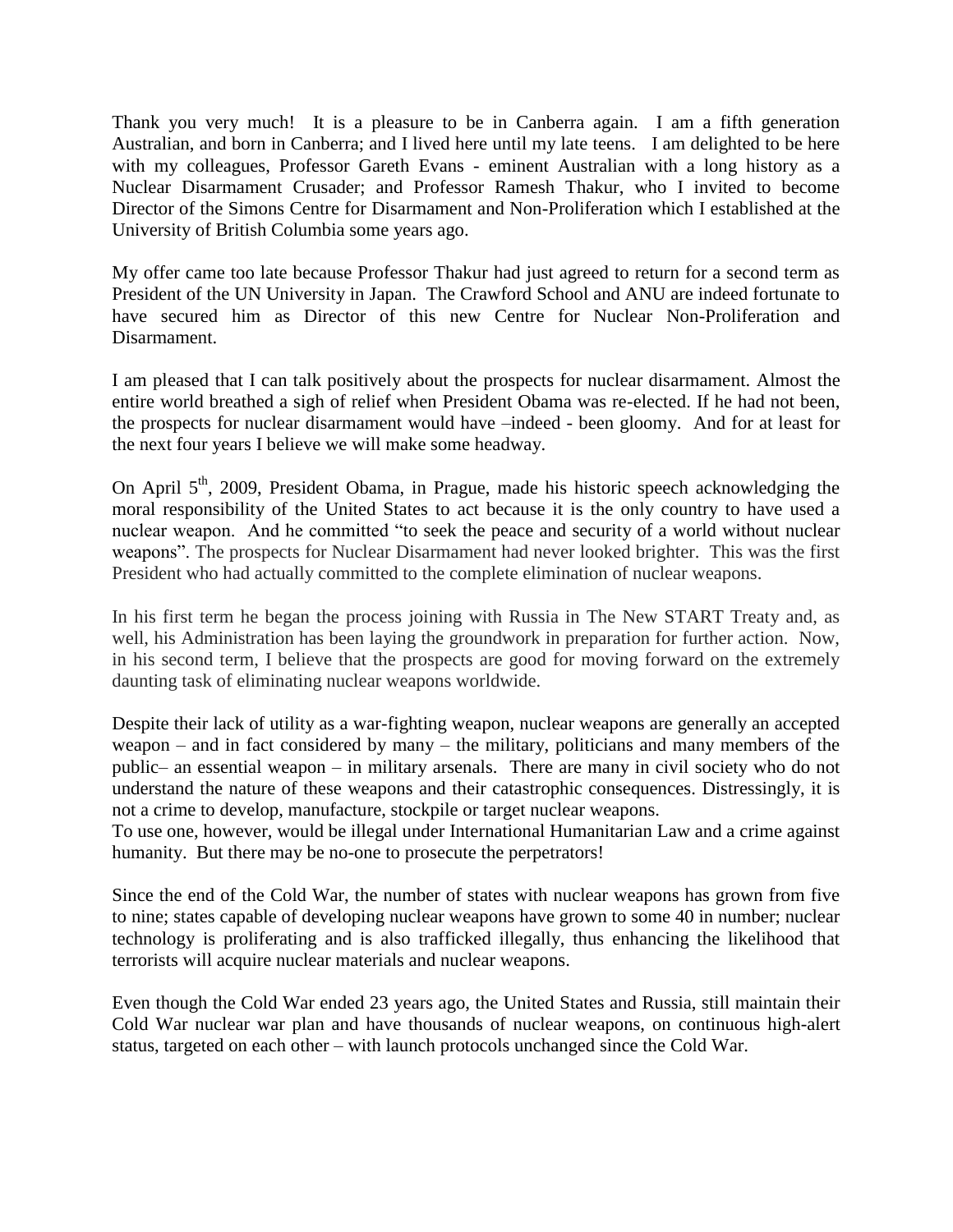Despite the NPT commitments to eliminate their arsenals, all nuclear weapons states have been upgrading these arsenals. The numbers have come down but the projected power of upgrades, perhaps, makes the actual numbers of weapons less relevant.

In the political realm there is more focus on the dangers of non-proliferation than on disarmament. And yes, we are at risk from proliferation of nuclear weapons. However, the problem of proliferation can be resolved only through the complete elimination of these weapons. As long as nuclear weapons exist there will be states and people determined to have them too.

As Iran's President Ahmadinejad said to the US: "if you have them, we want them. If they are so good, we want them too." And according to Geoffrey Robertson, Saudi Arabia is currently negotiation with Pakistan to purchase nuclear weapons.

The danger of proliferation, though, is only one half of the equation. Possession of nuclear weapons itself carries with it a great risk! The continued existence of nuclear weapons on hairtrigger alert and targeted for immediate launch carries with it the risk of accidental, malicious or mistaken launch. As well, we are a risk from nuclear accidents and from inadequate command/control and warning systems.

There is also the danger of cyber failure and the danger of cyber attacks. Hackers – on a regular basis - attempt to penetrate the Pentagon and the nuclear weapons command and control systems –a very frightening prospect - because the command and control system is highly automated. Moreover, we are at risk of acquisition of nuclear weapons, and their use by non-state terrorists because of the inadequate security for fissile materials and warheads.

It is past time to call a halt to living with these dangers and now with President Obama returned to the White House, I feel confident that - if Russia will state without hesitation that it will engage in further cuts to the nuclear arsenals - President Obama will make it an early priority in his agenda. The United States and Russia then will proceed, in tandem, with further cuts to their arsenals – reducing them to the level at which the other nuclear weapons states are willing to engage in multilateral negotiations to continue the downward process to elimination.

Domestic issues such as the financial situation and job creation will be President's Obama's immediate priority. However, he will focus on foreign affairs – specifically Iran and the reduction of nuclear arsenals - for two reasons: first, it is an opportunity, not just merely to continue with what he started, but also to create a legacy for himself – as the person who was responsible for the elimination of nuclear weapons.

Secondly, the Republican-dominated Congress will again make it difficult for him to fulfill his agenda; but he has significant freedom to act in the realm of foreign policy so he may focus more on issues in which he can have some success.

The immediate task is to continue – in partnership with Russia - to reduce the nuclear arsenals to the point where the other nuclear states, including Israel, India and Pakistan will join the process. Russia is especially keen for the United Kingdom and France to join in multilateral negotiations; and both Russia and the United States want China to join.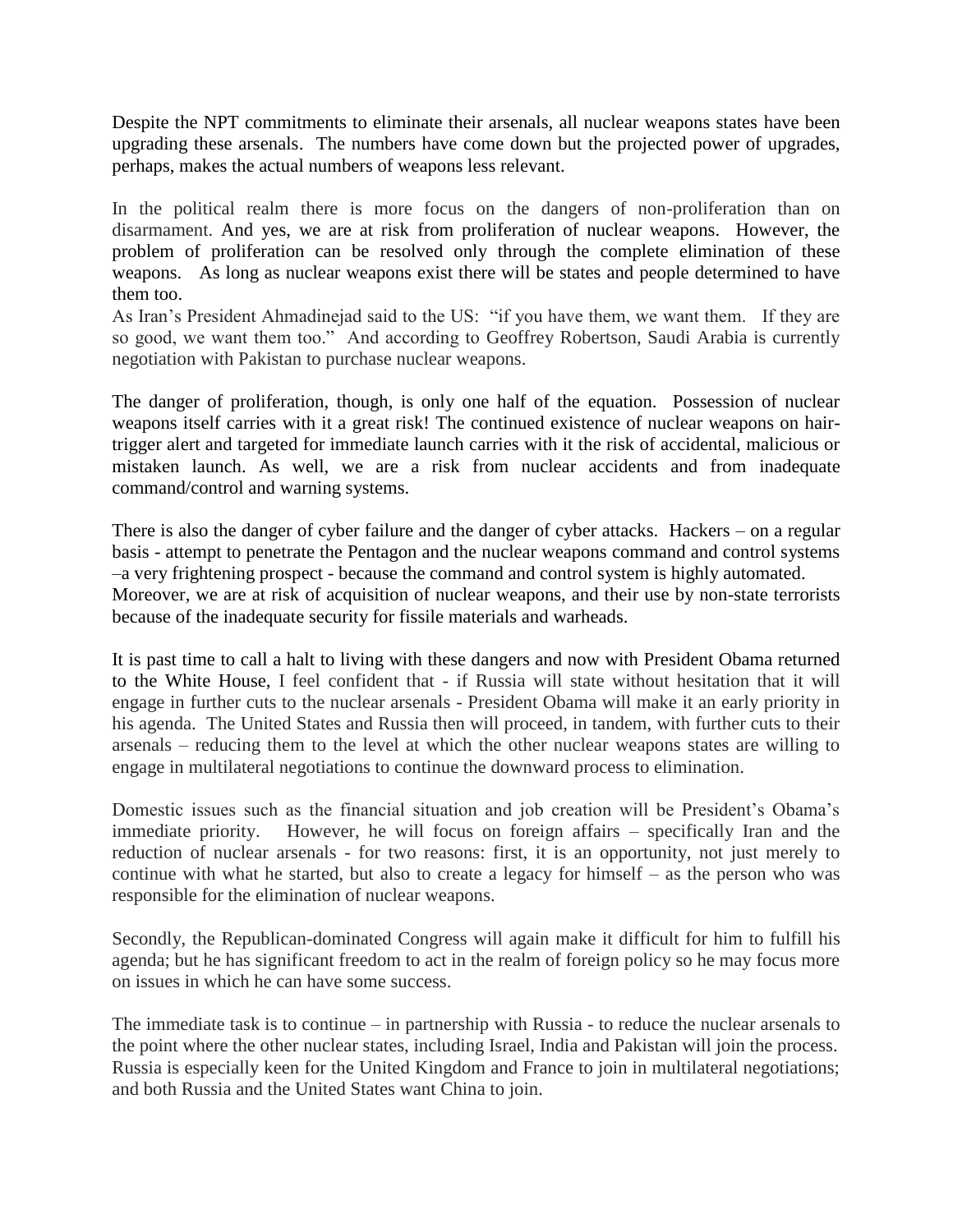My view is that both countries will cooperate in continuing to cut their arsenals to the point in which the other states will enter in multi-lateral negotiations. Global Zero estimates the point to be 900 total weapons on both sides – an 80% reduction from current levels.

Civil society is an important dimension if real headway is to be made in reducing the nuclear arsenals to zero.

Leadership in democratic states comes not from the top, but rather in response to the citizens, the voters, the grassroots. So while President Obama can make this commitment to a nuclear weapon-free world, he needs the voting public behind him – in the United States, in all countries with nuclear weapons, in NATO member countries and in the European Union. He needs the support of all the de facto nuclear weapons states - those protected under the US nuclear umbrella – Canada, Japan, Australia, South Korea to name some - in order to carry it through.

With politically difficult issues - like nuclear disarmament - which hinge - in say, Canada, Australia and Japan - on international defence alliances; and - in the United States – on the technology-driven, so-called "military-industrial complex" which underpins the U.S. economy the only possible hope for resolution of the issue - for change - is an aroused public - the building of public support to increase the leverage of politicians who - with eyes on the next election – will support the agenda of his or her constituents.

The major achievements in the past were the results of mass protests. Mass civil society protests – predominantly in the form of marches which took place in many parts of the world - have been very effective in moving the nuclear disarmament agenda forward. In 1961, Women Strike for Peace, the largest national women's peace march of the century influenced President Kennedy to call for a ban on atmospheric testing. He said he watched the mass of protesting women from his window.

In the 1980s one million marched in New York. And five million Europeans demonstrated against the planned deployment of United States intermediate range nuclear missiles on their territories. $1$ 

Though the Europeans were unsuccessful - according to former US Secretary of State, George Schultz, President Reagan was stunned, and decided he had to propose nuclear disarmament. Soviet President Andropov, Gorbachev's predecessor, was not ready. But Gorbachev, possibly for economic reasons, and influenced by both the Western peace movements and the Chernobyl disaster, willingly joined with Reagan and the process began of reducing their nuclear arsenals.

Concern died away at the end of the Cold War but briefly re-emerged when - in 1998 - India and Pakistan tested nuclear weapons.

 $\overline{a}$ 

<sup>1</sup> *Laurence Wittner*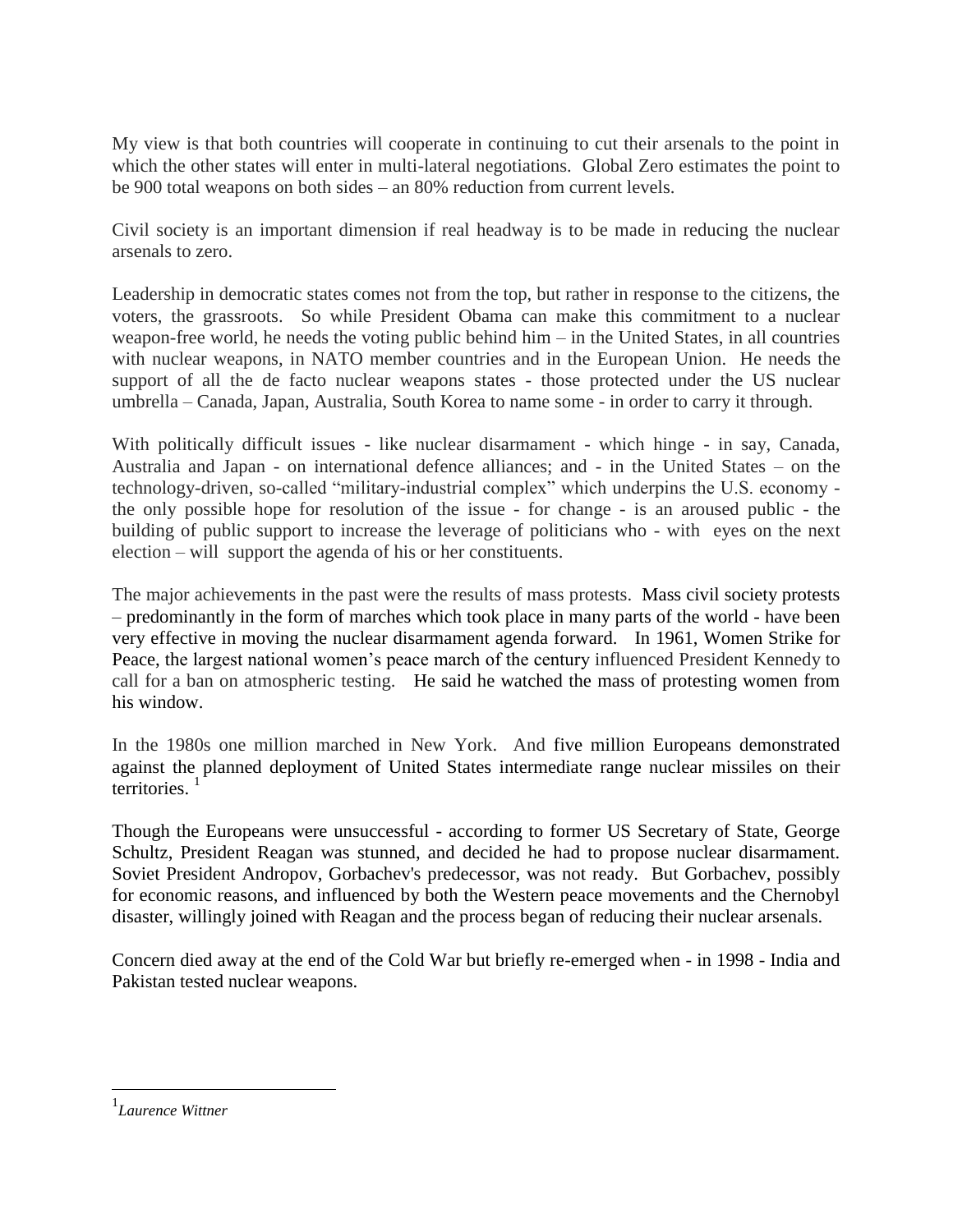Since 2001, the issue of nuclear disarmament has stagnated. The grassroots movements have essentially disappeared. Most non-governmental organizations and their networks have lost touch with the people. Yet the dangers remain, and are in fact, heightened.

Following 9/11 and the 2004 revelation of the A.Q. Khan nuclear technology proliferation network which added traction to the threat of nuclear terrorism, the failure of the 2005 NPT Review Conference, the stalled Conference on Disarmament, it seemed that the nuclear weapons states should and would become serious about eliminating their weapons. Yet, the United Nations, The First Committee on Disarmament and Nuclear Non-Proliferation Treaty process were suffering from inertia; and failing to deal in any concrete way, with the issue of nuclear disarmament.

At the United Nations there was - and is - much laudable rhetoric. The language, however, is so cleverly crafted that is makes it possible for the nuclear weapons states to make commitments and do nothing – even the reverse! A current example is the Resolution, co-sponsored by the United Kingdom and endorsed by the recent UN First Committee on Disarmament, calling for the elimination of all nuclear weapons. Yet, at home in the United Kingdom, the British are making plans to upgrade their Trident submarines to last for another 80 years. And as well, because of the fear that Scotland may secede, the British are actively seeking a temporary base for 20 years in the US, or France, for their nuclear submarines, so that they will not be forced to unilaterally disarm.

There are many non-governmental organizations and think-tanks working on this issue of nuclear non-proliferation and disarmament, but since the end of the Cold War most of them operate in isolation from the general public. One that I find particularly interesting and have funded from its beginning is Parliamentarians for Nuclear Non-Proliferation and Disarmament - because its members - which include Prime Minister Julia Gillard - are the lawmakers, the decision makers for their countries.

As well, there are the government-initiated and funded high-level Commissions - the 1996 Canberra Commission, Tokyo Forum, Swedish-initiated Weapons of Mass Destruction Commission, and the most recent, the Commission on Nuclear Non-Proliferation and Disarmament. The Reports of these government-initiated Commissions essentially feed into venues already cognizant with the issues, for example, NGOs, the think tanks, academia, government departments and the United Nations.

There is no doubt that all of this activity has some influence in furthering the issues. But for the most part, the general public pays no attention.

In my view – and, perhaps, in the view of Gareth Evans and others - it was time for a bold approach outside of the United Nations and one that could move fast, yet be supportive of UN attempts to grapple with nuclear weapons states unwilling to eliminate their arsenals; to grapple with the proliferation of nuclear weapons; and the inability of the Conference on Disarmament to negotiate a programme of work, and currently held in stranglehold by Pakistan.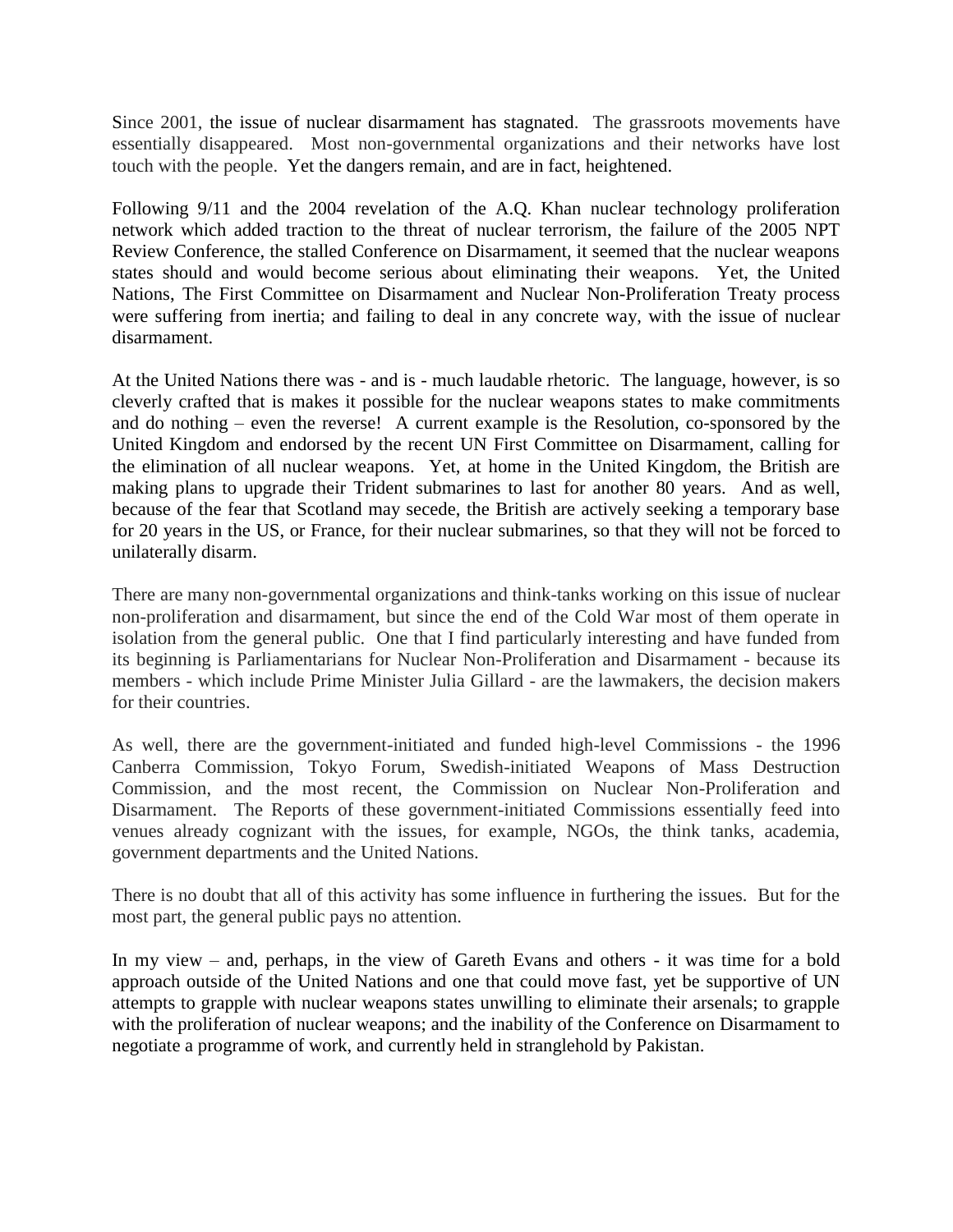Gareth Evans encouraged the government of Australia to initiate a new Commission, and as well, worked with Lord Des Browne, former UK Defence Minister to set up a global network of eminent persons: Browne's, the European Leadership Network and Evans, the Asia Pacific Leadership Network and I believe YOU are also working on an Americas network.

I joined with Dr. Bruce Blair, a former nuclear launch officer and pre-eminent expert on dealerting nuclear weapons; and former Secretary of State, for Rhode Island, Matthew Brown, in the embryonic stage of what became Global Zero and am Founding Partner and Principal Sponsor.

These new disarmament movements – European Leadership Network, the Asia Pacific Leadership Network and Global Zero are not grass roots movements though Global Zero is developing in this area. They are organizations of high level persons – of people who make the decisions, and in the past, have made the decisions - former prime ministers, former presidents, members of parliament, diplomats, former nuclear arms negotiators, and members of the military who were in positions of responsibility for weapons and their possible use.

Movements from the top – unlike those at the grass roots level - are more difficult to transform into action at the political level. Global Zero's aim is to cover the full spectrum and its activities combine policy development and direct dialogue with governments - with public outreach, including media, online and grassroots initiatives.

Global Zero, is an international organization which has a step-by-step plan for the phased, verifiable, multilateral elimination of all nuclear weapons by 2030.

The process involves preparation, negotiation, ratification, and implementation of a legally binding international agreement for eliminating all nuclear weapons. And the establishment of necessary measures for strict enforcement, and permanently prohibit any country from developing, possessing or using nuclear weapons. This plan is similar to the CNND's with the exception that CNND does not have a date for zero.

We are building an international student movement, and to date, have more than 150 campus chapters in fifteen countries, and we have produced the documentary film, Countdown to Zero. Global Zero has been extremely successful to date. Its name has become shorthand for the elimination of nuclear weapons. It has received extraordinary media coverage and the government of Russia used the recent Global Zero Moscow conference as the forum to presents

its several messages to the United States.

However, none of us can rest on our laurels. It is essential to continue to seek ways to accomplish the goal. It is a slow process. There is not the spontaneous outrage of the late 1950's when high levels of strontium 90 were manifest in children's baby teeth – levels that rose and fell in correlation with above ground atomic testing. Or when US nuclear weapons were deployed in bases in European countries and across the water from Vancouver. Or when arms build-ups were so absurd, horrifying and outrageous because there were enough to destroy the world multiple times over.